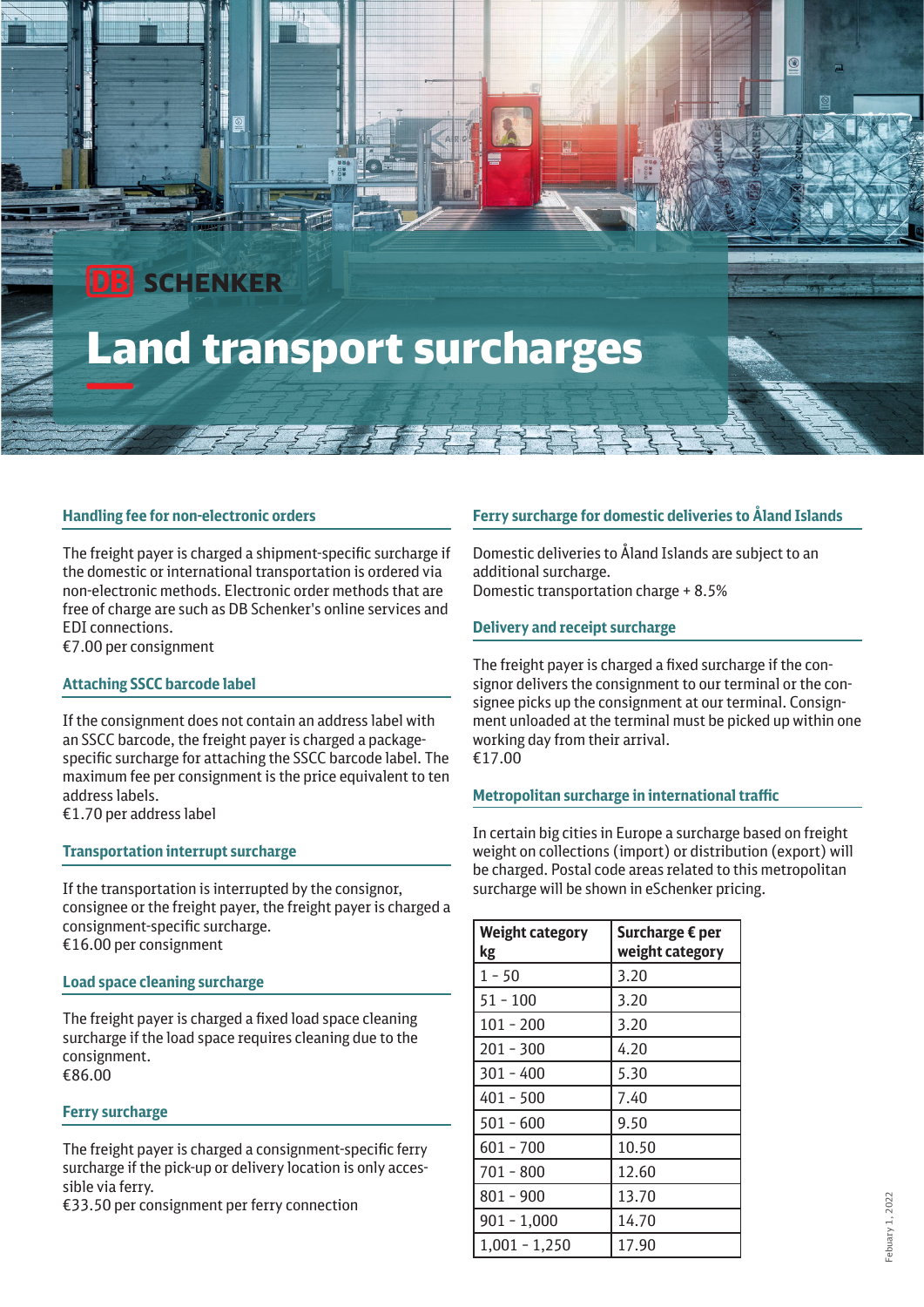| <b>Weight category</b><br>kg | Surcharge € per<br>weight category |
|------------------------------|------------------------------------|
| $1,251 - 1,500$              | 22.10                              |
| 1,501 - 1,750                | 26.30                              |
| $1,751 - 2,000$              | 29.40                              |
| $2,001 - 2,500$              | 34.70                              |

# **Miscellaneous work surcharge**

The consignor is charged an hourly surcharge for miscellaneous work, for example, if clarifying incomplete waybill, address label or consignee information involves additional work, or the customer requires extensive statistics on the delivery.

€26.50 per 15 min per consignment

# **Waiting time surcharge**

DB SCHENKER*system* and DB SCHENKER*parcel* products include a 30-minute loading/unloading time window. For DB SCHENKER*part load* andDB SCHENKER*full load* the time window is 60 minutes. If unloading or loading exceeds this time, the freight payer is charged a time-based surcharge.

€42.00 per 30 min

# **Weighing/measuring surcharge**

The freight payer is charged a consignment-specific surcharge if the actual weight, volume or other dimension deviates from the the essential order information. €11.00 per consignment

#### **Storage in terminal or load space**

The freight payer is charged a shipment-specific surcharge if shipments weighing under 2,500 kg are temporarily stored in our terminal, the terminal area or a load space. Customer is always liable for the cargo under storage. Shipments weighing over 2,500 kg are subject to a transportation unit-specific demurrage surcharge. ADR consignments are subject to a separate agreement and price list.

| Domestic                           | International                       |
|------------------------------------|-------------------------------------|
| $\vert$ €1.10 per 100 kg per day   | €2.70 per 100 kg per day            |
| minimum 11.50 € per<br>consignment | minimum $£54.00$ per<br>consignment |

#### **Harbour surcharge in international traffic**

Sea transportation is subject to a harbour fee. €3.50 per 1,000 kg minimum €14.70 per consignment

# **Statistics surcharge**

Preparation of basic statistics on the customer's assignment is subject to a surcharge of €64.00 per consignment. Any additional statistics are charged on an hourly basis under miscellaneous work.

# **Handling surcharges in international traffic**

Foreign trade devided into EU's internal and external trade is subject to a handling fee. Internal trade €20.00 per consignment External trade €37.00 per consignment "External trade" here means consignments shipped across the EU's borders for customs declaration/taxation.

# **Delivery service to a private person**

If the consignment to be delivered to the consumer has not been ordered as DB SCHENKER*system home* product, we will charge an additional surcharge per shipment. Any storage of the consignment or interrupt of the transportation due to the consignor are subject to surcharges. €24.50 per consignment

# **Uncompleted pick-up surcharge**

The freight payer is charged for uncompleted pick-up visits according to the current price list if the consignment cannot be picked up and the transportation assignment has not been cancelled within the cancellation deadline. Minimum charge €8.00

#### **External forwarder**

Collecting customs clearance documentation for external forwarder. Monitoring of customs procedure. 62.00 €/shipment

# **Re-palletizing surcharge**

If the consignment does not fit in the load space or may be damaged during the transportation due to its measurements, packaging method or packaging materials, we will repalletize the consignment. In such a case, the freight payer is charged based on the changed freight rates. €2.80 per 100 kg minimum charge €28.00

#### **Re-visit surcharge**

If a pick-up or delivery must be made again, the freight payer is charged according to the current price list. The surcharge may include local, remote or special area pricing. Minimum charge €8.00